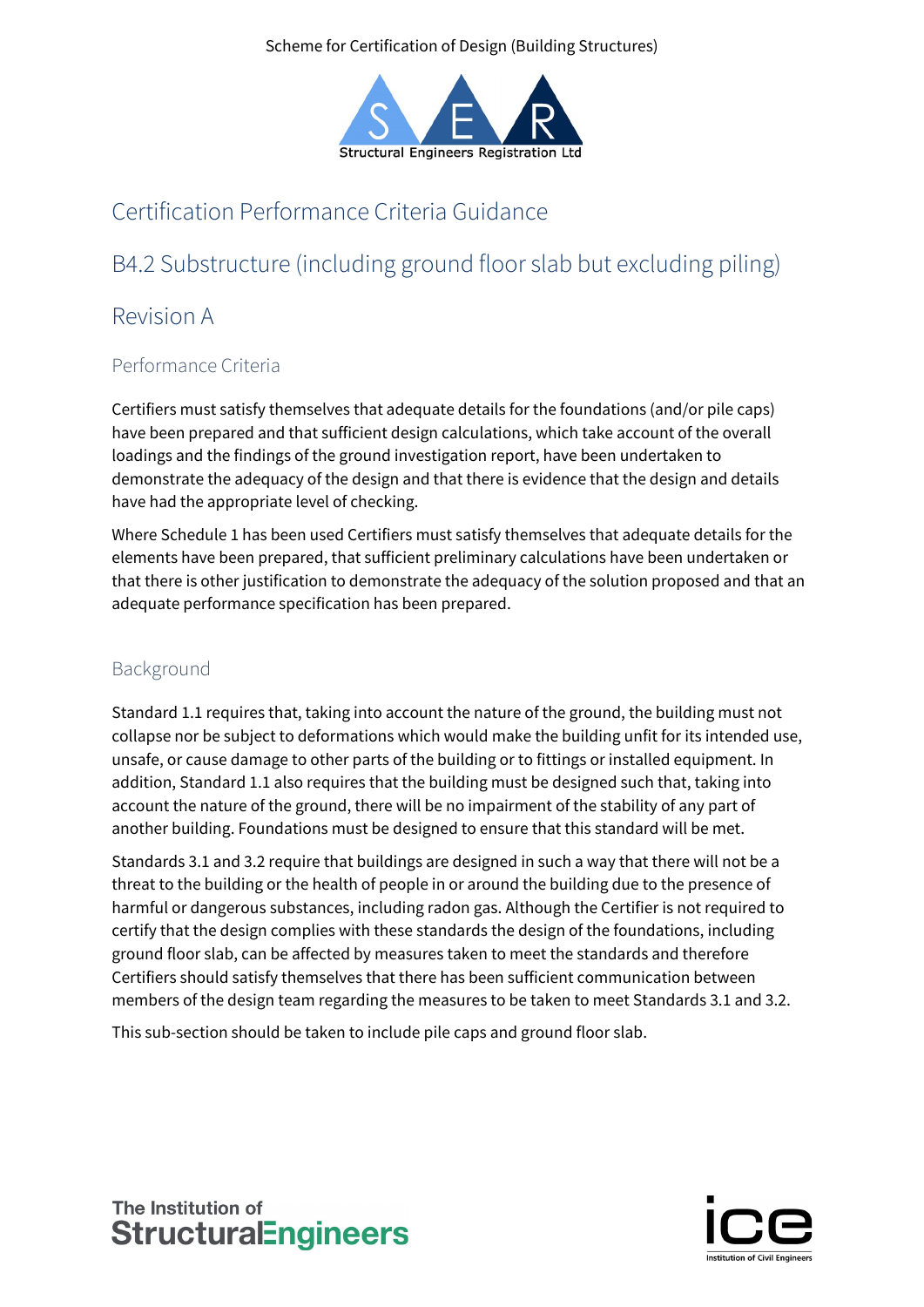#### Guidance

BS 8004:1996 Code of Practice for foundations was withdrawn in March 2010 and although it is still listed as an Approved Document within Appendix 1 of the Technical Handbook, care should be exercised when using withdrawn standards.

Eurocode 7 – BS EN 1997-1:2004 and National Annex EN1997-1 provide guidance on the geotechnical aspects of the design of buildings including foundations.

Further guidance can be found in the Manual for the geotechnical design of structures to Eurocode 7 published by the Institution of Structural Engineers May 2013.

The BSD publication 'Procedural Guidance on Certification including information to be submitted with a Building Warrant Application' April 2010 version 2 (sometimes referred to as the Blue Book) provides a checklist of details and drawings which should form part of the warrant application.

Certifiers must see that calculations for the design of the foundations have been prepared in accordance with an accepted methodology, have been checked by a suitably experienced person and that the design output has been properly reflected in the warrant application drawings.

### Examples of Major Non-conformances

Absence of or grossly inadequate evidence of the Certifier's review of the design of the substructure.

The design of the substructure clearly fails to meet the requirements of Standard 1.1.

Absence of suitably checked structural calculations and/or details for any primary element of substructure, except for precast foundations systems for RC1 buildings which were included on Schedule 1.

Calculations and/or details are grossly inadequate in relation to the size/complexity of the project.

Failure to document why there are discrepancies between the recommendations in the ground investigation report for the design of the foundations and the parameters used in the design.

Absence of or grossly inadequate performance specification and details on the warrant plans, where the design of any precast foundation system was included on Schedule 1 (Only applies to RC1 buildings).

Absence of or grossly inadequate calculations, etc. to justify the preliminary design shown on the warrant plans, where the design of any precast foundation system was included on Schedule 1 (Only applies to RC1 buildings).

Absence of or grossly inadequate evidence to demonstrate that a review of a third party's design finalised design for any precast foundation system had been carried out by the Certifier before an interim or final Form Q was signed. (Only applies to RC1 buildings).